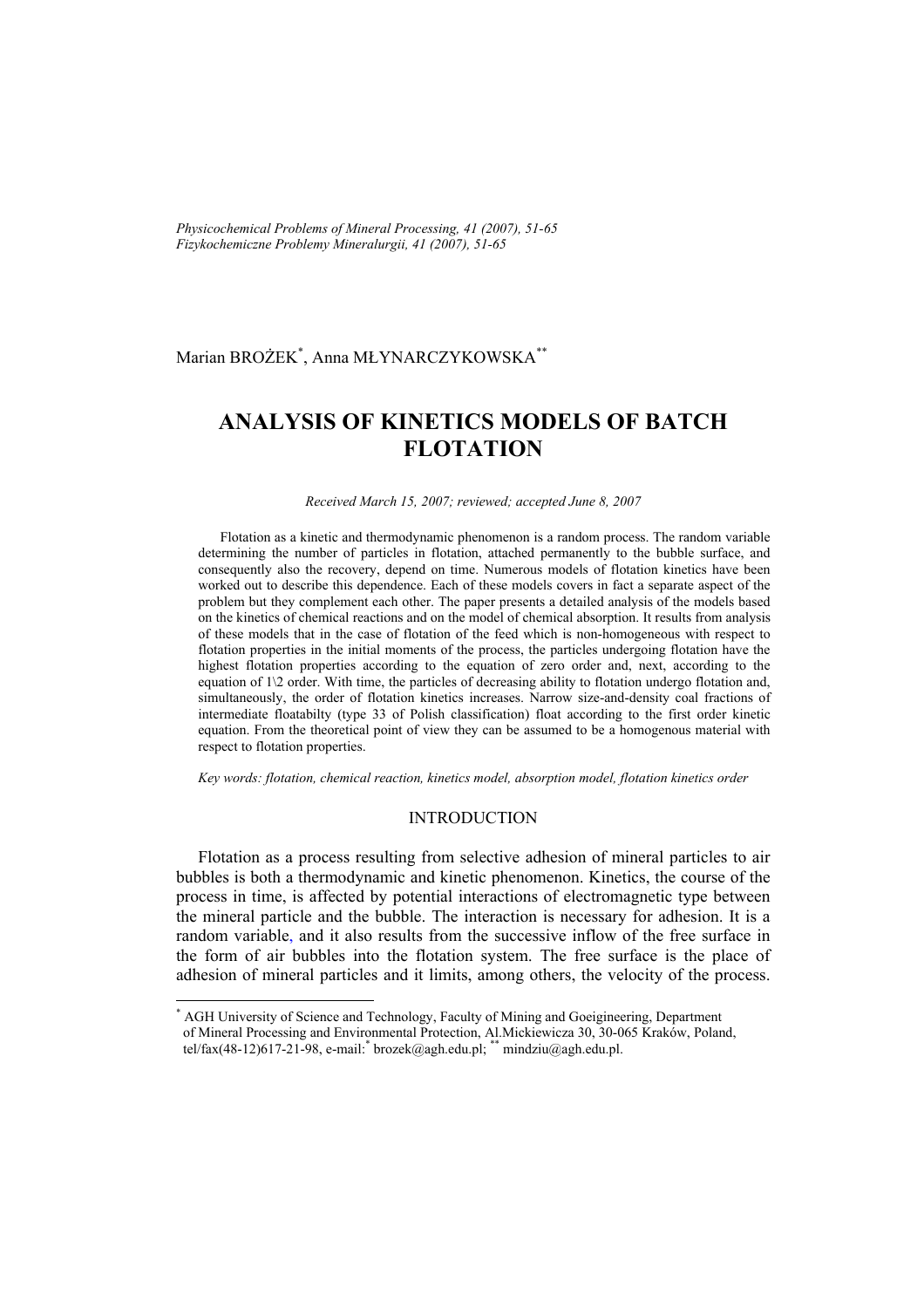The random character of interactions results from the fact that the particle surface properties determine the interaction and these properties change not only from one particle to another but they can also within the surface of the same particle.

To obtain a permanent adhesion of particle and bubble, the particle must overcome the energy barrier of the particle-bubble interaction. This phenomenon is of random character because of the random character of collision and the angle of collision of the particle with the bubble, as well as the random value of particle kinetic energy necessary to rupture of the thin film between particle and the air bubble. Apart from the above phenomena, the attached particle, especially the larger ones, can be detached from the bubble surface by external forces, present in the flotation chamber, the source of which originates from turbulences of the medium. This process is also of random character.

The process of bubble mineralization can be also considered as the adsorption process in which the role of adsorbent is played by the bubble surface while mineral particles fulfill the role of adsorbate. This is a selective adsorption whose selectivity depends on the interface energy, determined by surface properties of particles and the reagent system.

Due to the multi-topic character of problems determining the flotation course and affecting the process of mineralization of air bubbles, many authors dealt with the problem of flotation kinetics in the last several decades (Zuniga, 1935; Schuhmann, 1942; Sutherland, 1947; Pogorelyj, 1961ab, 1962, Melkich, 1963a, 1963b, 1964; Bogdanov et al., 1964; Volin and Swami, 1964; Bodziony, 1965; Zeidenberg et al., 1964; Harris and Rimmer, 1966; Loveday, 1966; Tille and Panou, 1968, Kapur and Mehrota, 1973, 1974; Mehrotra and Kapur, 1974, 1975; Trahar and Warren, 1976; Collins and Jameson, 1976; Harris, 1978; Maksimov and Emelianov, 1983; Xu Changlian, 1985; Szatkowski and Freyberger, 1985a,b; Vanangamudi and Rao, 1986; Lazic and Calic, 2000; Brozek and Mlynarczykowska, 2006). Many models of flotation kinetics were developed, from the deterministic and adsorption models to statistical and stochastic ones, out of which each dealt with another aspect.

This paper presents a critical analysis of the model based upon the model of kinetics of chemical reaction and the model of adsorption. This analysis has been supported by the example of flotation kinetics of narrow coal density fractions.

## MODEL OF KINETICS OF CHEMICAL REACTION

The first kinetics model of batch flotation was proposed by Zuniga (1935). He applied the differential equation of kinetics of chemical reaction which, in its general form, can be written as:

$$
\frac{\mathrm{d} C}{\mathrm{d} t} = -k C^n \tag{1}
$$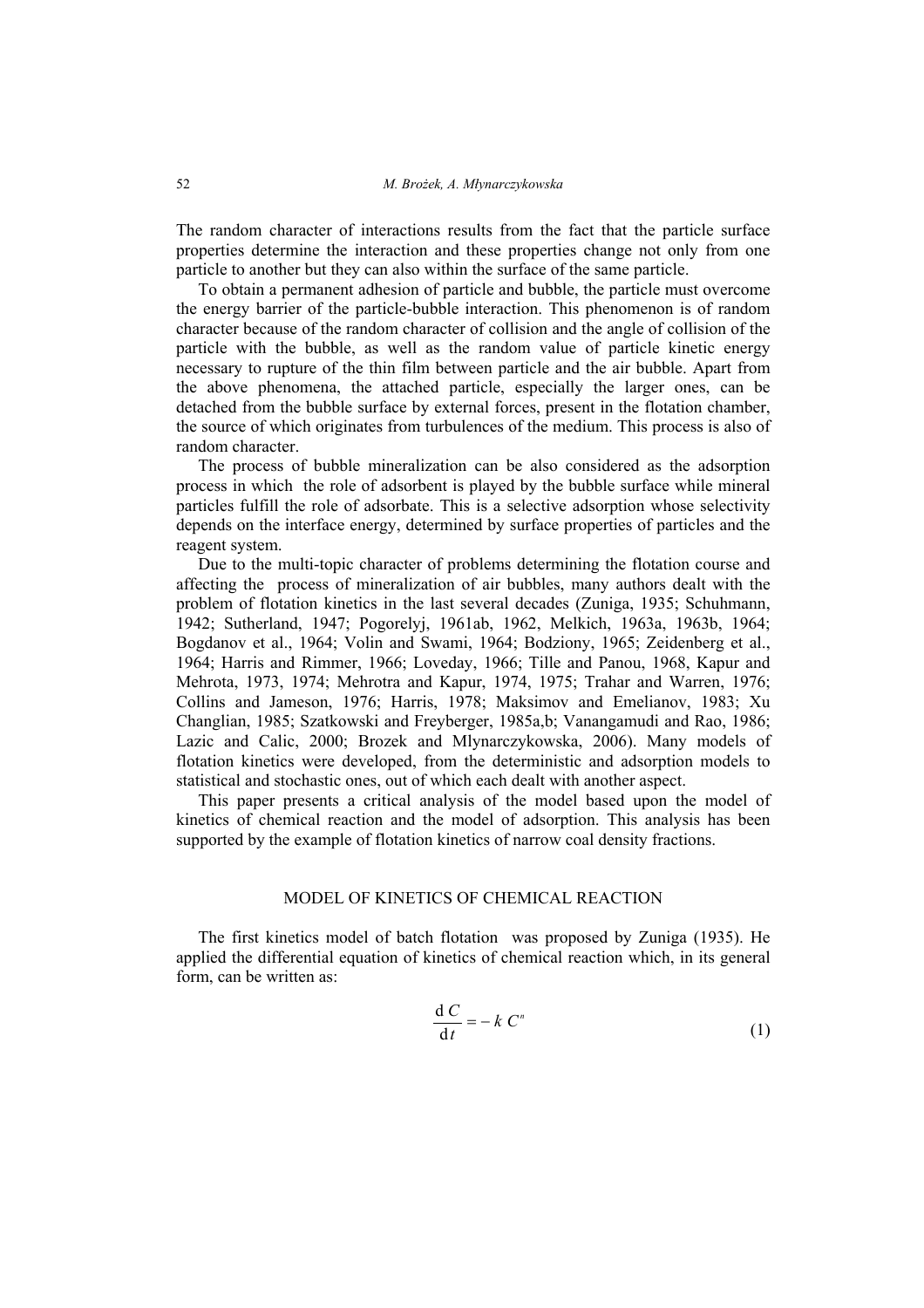where:  $C(t)$  – concentration of floating particles remaining in the flotation chamber up to the moment  $t$ ,  $k$  – flotation rate constant,  $n$  – constant characterizing the order character of the process (order of flotation kinetics).

Equation 1 represents flotation kinetics of particles which are homogeneous from the point of view of surface properties, the so-called equally well floating particles which have the same value of the flotation rate constant.

The solution of Eq. 1, with the initial condition:  $C(t=0) = C_o$ , is as follows:

$$
C(t) = [(n-1)k t + Co(1-n)]\frac{1}{1-n} for n \neq 1
$$
 (2)

where  $C<sub>o</sub>$  denotes the initial concentration of particles under flotation in the flotation chamber.

The recovery of the particles in the froth product  $\varepsilon$  after time t is, from the recovery definition, equal to

$$
\varepsilon = \frac{C_o - C}{C_o} = 1 - \frac{C}{C_o} \tag{3}
$$

According to Eqs. 2 and 3, the term  $C/C<sub>o</sub>$  and recovery  $\varepsilon$  are expressed by the formulas:

$$
\frac{C}{C_o} = \left[ 1 + (n-1)C_o^{n-1} k t \right]_{1-n}^{1} \quad \text{for} \quad n \neq l,
$$
\n(4)

$$
\varepsilon(t) = 1 - \left[ 1 + (n-1) C_o^{n-1} k t \right]_{1-n}^{1} \quad \text{for } n \neq 1.
$$
 (5)

The limit values  $\varepsilon(t)$  for  $n > 1$  are

$$
\lim_{t \to \infty} \varepsilon(t) = 1. \tag{6}
$$

It means that after a long time of flotation all particles will have undergone flotation. In the general case, especially for larger and more difficult-to-float particles, it does not have to be so because despite the adhesion process of particles to air bubbles, a reverse process occurs (of lower intensity), i.e. detachment of the particles from the surface of bubbles into the pulp (Mika and Fuerstenau, 1968; Schulze, 1977; Woodburn et al., 1971; Stachurski, 1970; Schulze, 1992; Maksimov and Emelianov, 1983). Accordingly, in the state of equilibrium, the value of recovery after a long time of flotation is smaller than 1 and equals  $\varepsilon_{\infty}$ . After imposing the following condition upon Eq. 5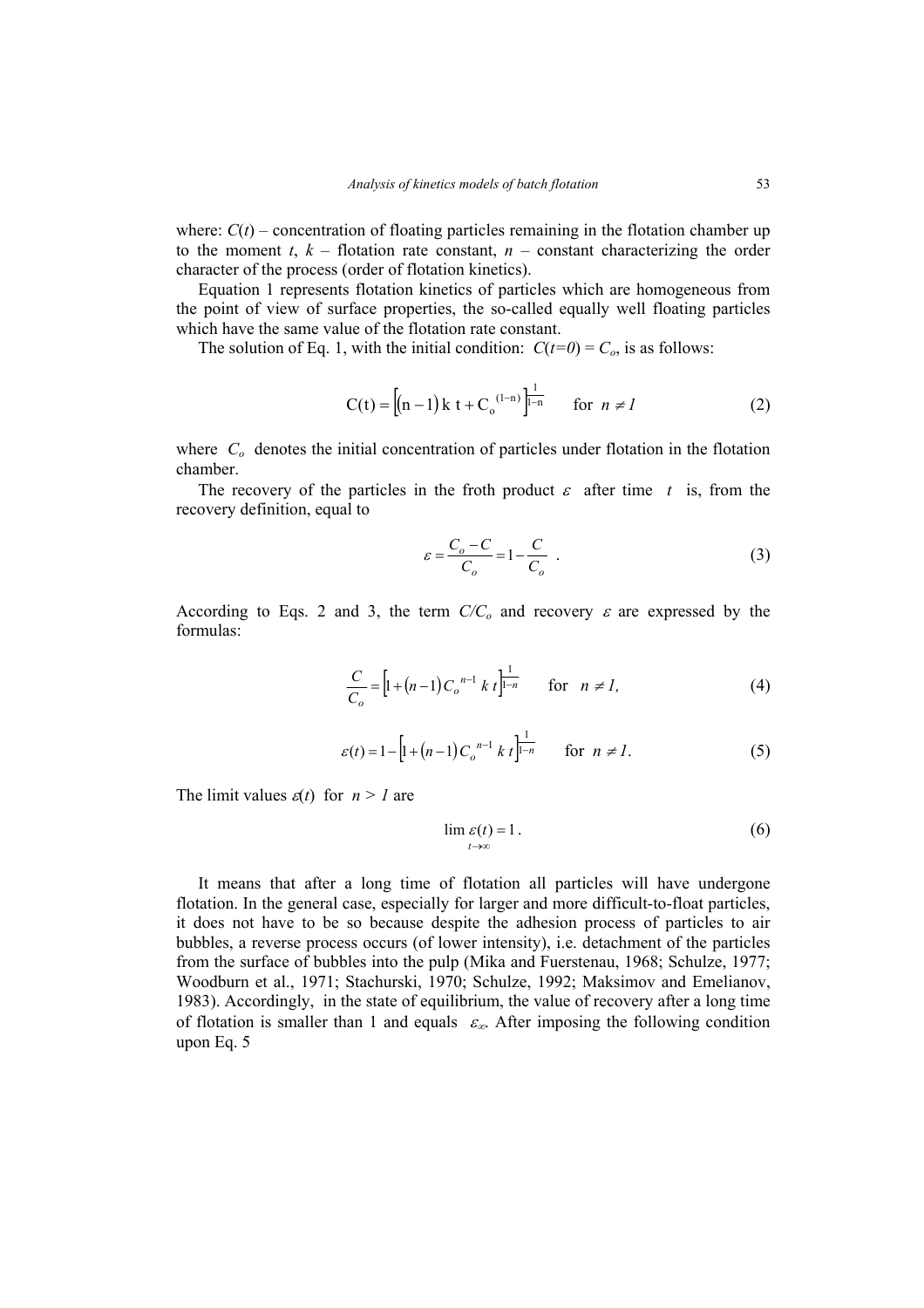$$
\lim_{t \to \infty} \varepsilon(t) = \varepsilon_{\infty} \tag{7}
$$

the dependence of recovery on time is:

$$
\varepsilon(t) = \varepsilon_{\infty} \left\{ 1 - \frac{1}{\left[ 1 + (n-1)C_o^{n-1} k t \right]_n^{\frac{1}{n-1}}} \right\} \quad \text{for } n > 1 . \tag{8}
$$

Equations 5 and 8 represent a general formula of flotation kinetics of *n* order, obtained from the solution the differential equation of chemical reaction kinetics.

### ADSORPTION MODEL OF FLOTATION KINETICS

From the physical point of view, the process of flotation is closed to the process of adsorption (Pogorelyj, 1962). The role of adsorbent is played by air bubbles (bubbles surface) while the role of adsorbate by mineral particles. Analogically, as in the process of adsorption (Oscik, 1973), the time of contact of particle with air bubble, leading to the stable connection of a particle with a bubble (induction time), is very short.

Adsorption occurs on the bubble surface, and therefore the number of mineral particles attached (adsorbed) to bubbles is proportional to the free, still not mineralized, surface of bubbles. For the material, homogeneous from the point of view of flotation properties, the mass of particle attached to the bubbles surface in time  $d\tau$ is:

$$
dm = \lambda s C d\tau \tag{9}
$$

where: λ *-* mineralization (adsorption) rate constant (mass of particles adsorbed for a bubble surface unit in a unit of time), *s* – free surface of bubbles coming to the flotation chamber in the unit time,  $\tau$  - time of remaining of a bubble in the flotation chamber, *C* – volume concentration of particle in the flotation chamber.

As a result of mineralization, the free (not mineralized) surface of bubble decreases. The decrease of this surface in a unit of time is equal to:

$$
-\,\mathrm{d}s = \frac{1}{\alpha}\,\mathrm{d}m\tag{10}
$$

where:  $\alpha$  -mass of particles adsorbed by the bubble surface unit. From Eqs. 9 and 10 we obtain:

$$
ds = -\frac{\lambda s C}{\alpha} d\tau \tag{11}
$$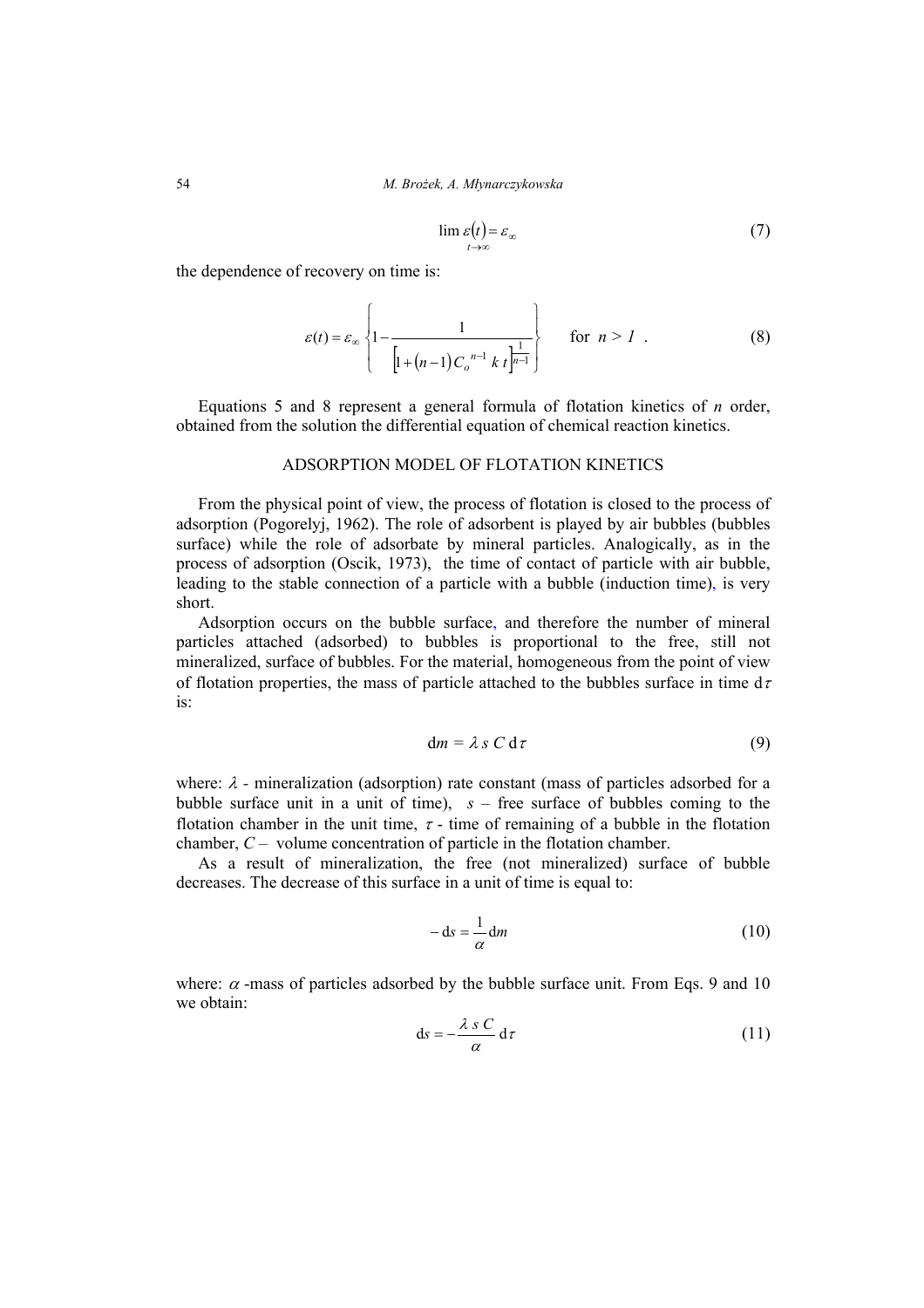After solving Eq. 11, at the initial condition  $s(0) = s_0$  we obtain the dependence:

$$
s = s_o \exp\left(-\frac{\lambda C}{\alpha} \tau\right). \tag{12}
$$

The mineralized surface in a unit of time will be expressed by the formula:

$$
s_o - s = s_o \left[ 1 - \exp\left(-\frac{\lambda C}{\alpha} \tau\right) \right].
$$
 (13)

According to the above, the decrease of mineral mass from the flotation pulp in time d*t* is:

$$
-\mathrm{d}m = \alpha s_o \left[1 - \exp\left(-\frac{\lambda C}{\alpha} \tau\right)\right] \mathrm{d}t \; . \tag{14}
$$

If the volume of the flotation chamber is *V* then  $dm = V dC$  and from expression (14), the following equation is obtained:

$$
\frac{dC}{1 - \exp\left(-\frac{\lambda \tau}{\alpha}C\right)} = -\frac{\alpha s_o}{V} dt.
$$
 (15)

The integer on the left side of expression (15) is equal to (Gradstein and Ryzik 1971):

$$
\int \frac{dC}{1 - \exp\left(-\frac{\lambda \tau}{\alpha}C\right)} = -\frac{\alpha}{\lambda \tau} \ln \left[\frac{\exp\left(-\frac{\lambda \tau}{\alpha}C\right)}{1 - \exp\left(-\frac{\lambda \tau}{\alpha}C\right)}\right].
$$
 (16)

After integrating the entire expression (15**)** and transforming it, the following dependence is obtained:

$$
\frac{\exp\left(-\frac{\lambda\tau}{\alpha}C\right)}{1-\exp\left(-\frac{\lambda\tau}{\alpha}C\right)} = D \exp\left(\frac{\lambda\tau s_o}{V}t\right)
$$
(17)

where *D* is the constant of integrating, calculated from the initial condition  $C(0) = C_0$ .

After calculating constant *D* and substituting into Eq.17, the following equation is obtained: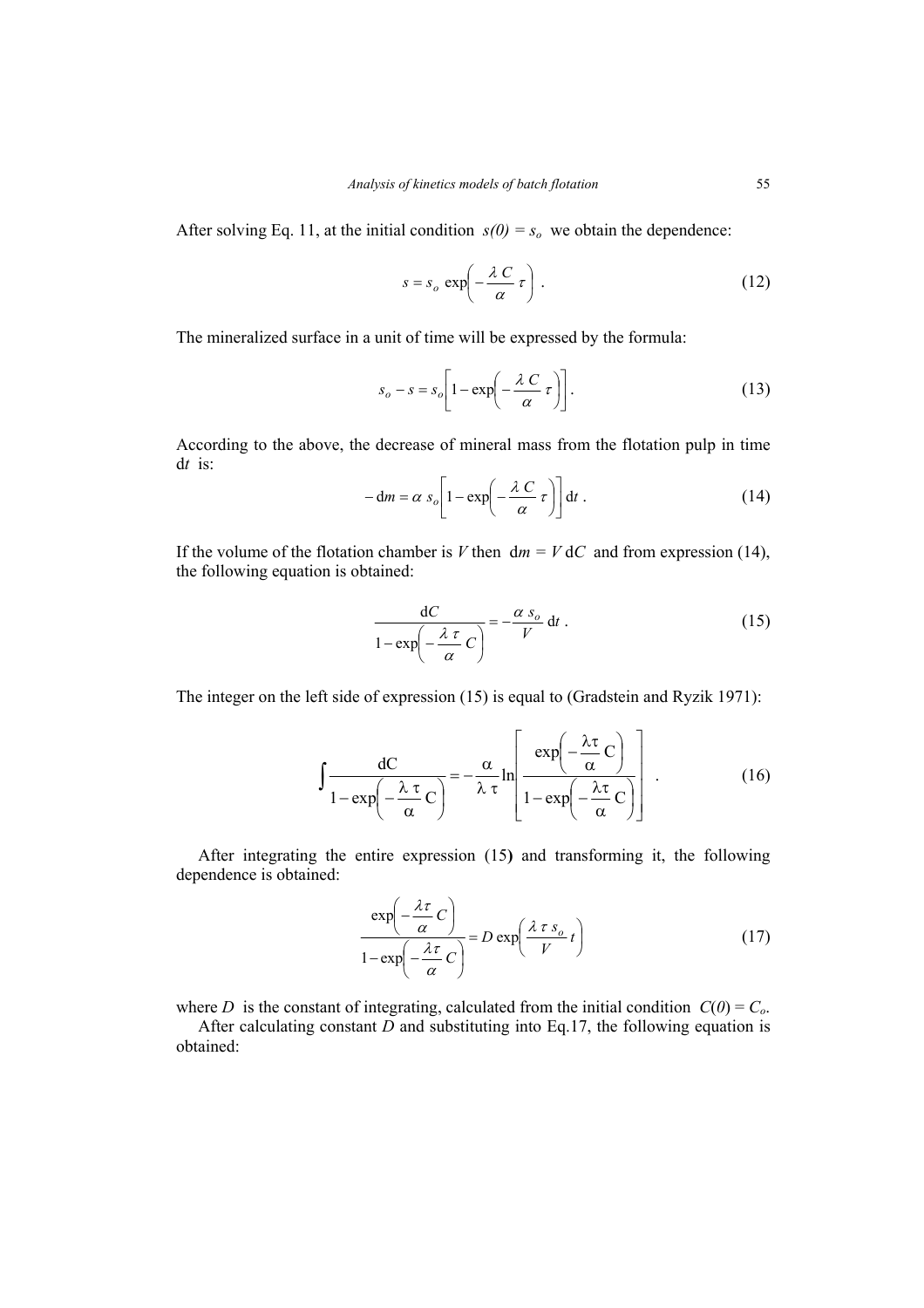$$
\exp\left(\frac{\lambda \tau}{\alpha}C\right) = \left\{ \left[ \exp\left(\frac{\lambda \tau C_o}{\alpha}\right) - 1 \right] \exp\left(-\frac{\lambda \tau s_o}{V}t\right) + 1 \right\}.
$$
 (18)

From Eq.18 we obtain the dependence of volume concentration of particles in the flotation chamber upon time:

$$
C(t) = \frac{\alpha}{\lambda \tau} \ln \left\{ \left[ \exp\left(\frac{\lambda \tau C_o}{\alpha}\right) - 1 \right] \exp\left(-\frac{\lambda \tau s_o}{V} t \right) + 1 \right\}.
$$
 (19)

The recovery of the floated mineral in the froth product after flotation time *t*, according to Eq. 3 will be:

$$
\varepsilon(t) = 1 - \frac{\alpha}{\lambda \tau C_o} \ln \left\{ \left[ \exp\left( \frac{\lambda \tau C_o}{\alpha} \right) - 1 \right] \exp\left( -\frac{\lambda \tau s_o}{V} t \right) + 1 \right\}.
$$
 (20)

It results from Eq. 20 that the recovery depends on the volume concentration of particle in the flotation chamber  $C<sub>o</sub>$ , flotation properties of particle measured by value <sup>λ</sup>, size of free surface of bubbles *so*, and flotation time *t*.

## ANALYSIS OF FLOTATION KINETICS MODELS

#### KINETICS EQUATIONS OF ZERO AND ½ ORDER

Particular cases of kinetics equations of zero and  $\frac{1}{2}$  orders, based on the model of chemical reaction, can be obtain by means of formal setting the order of kinetics in Eq. 5 or by a series expansion of the general equation of flotation kinetics.

From Eq. (5) for  $n = 0$  we obtain the following dependence:

$$
\varepsilon(t) = \frac{k \ t}{C_o} \,. \tag{21}
$$

Therefore, it is a rectilinear dependence. The rate constant in this case is:

$$
k = C_o \frac{d\varepsilon}{dt}.
$$
 (22)

Subsequently, with the increase of the initial volume concentration of particle, the rate constant of flotation increases because  $\frac{d\varepsilon}{dt} = const.$  It results from Eq. 21 that the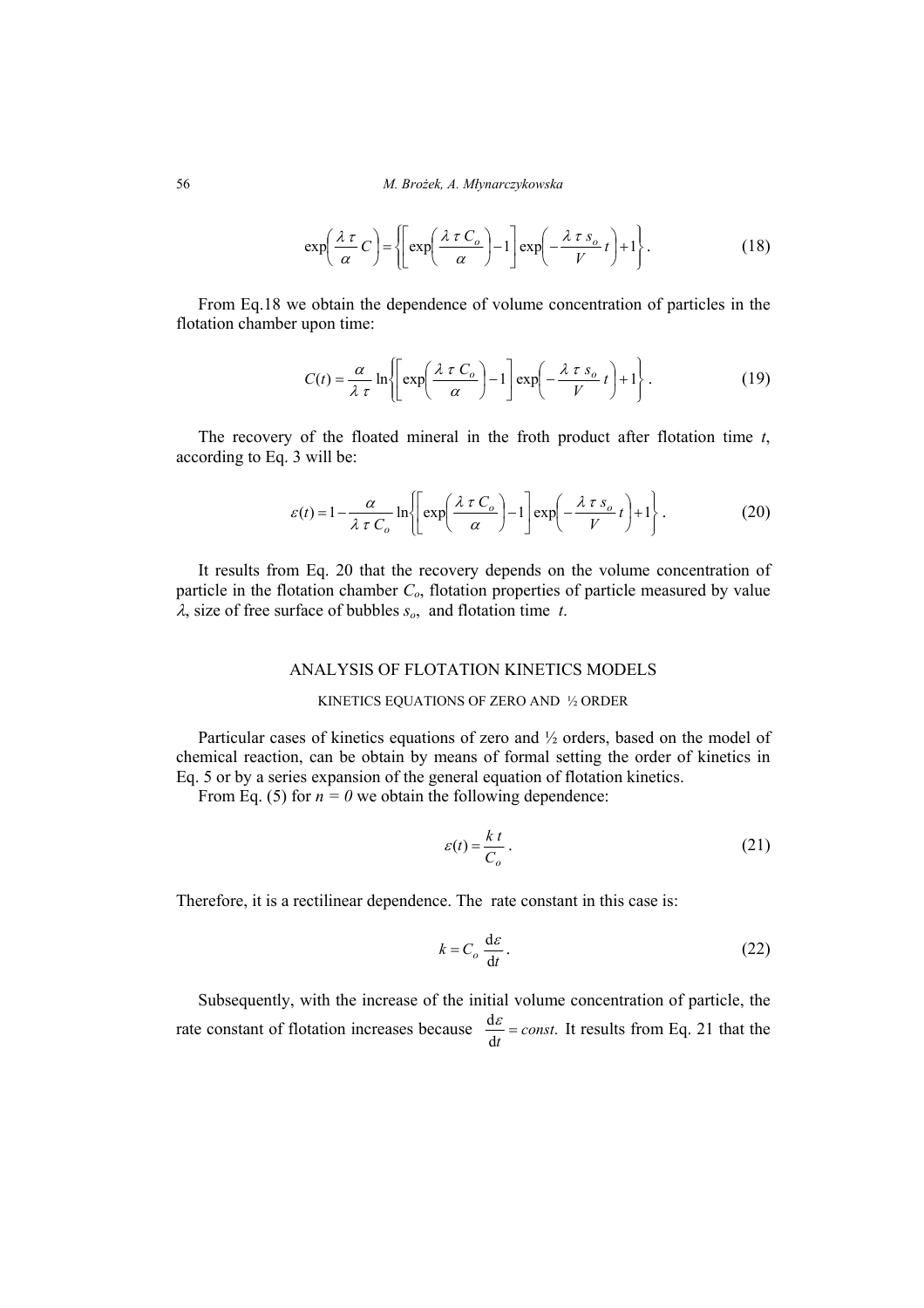recovery reaches the maximum value of 1, theoretically after the finite flotation time equal to  $t_m = \frac{C}{k}$  $t_m = \frac{C_o}{L}$ . It means that if the flotation of equally floating particles occurs according to the equation of zero order, there is no equilibrium detachment from air bubbles.

Equation 21 can be obtained from Eq. 5 in a different way. The expression in the square brackets of Eq. 5 is a binomial in relation to variable *t*. For small values of flotation time *t*, the second component of the binomial is small. The extension of binomial into a power series for  $|x| < 1$  is as follows (Leia 1971):

$$
(1+x)^m = 1 + mx + \frac{m(m-1)}{2!}x^2 + \dots + \frac{m(m-1)\dots(m-k+1)}{k!}x^k + \dots (23)
$$

Leaving two terms of extension in Eq. 5 we obtain:

$$
\varepsilon(t) \cong C_o^{n-1} \; k \; t \; . \tag{24}
$$

It is therefore possible, according to Eq. 24, to express an opinion that at initial moments of flotation, it always runs due to the rectilinear dependence. This equation for  $n = 0$  is transformed into Eq. 24. Substituting the value  $\frac{1}{2}$  for *n* in Eq.5 we obtain the following dependence of recovery on time:

$$
\varepsilon(t) = \frac{k t}{\sqrt{C_o}} - \frac{k^2 t^2}{4 C_o} \,. \tag{25}
$$

The dependence  $\varepsilon(t)$ , according to Eq. 25 is presented by a section of a parabola. Recovery reaches the maximum value after time  $t_m = \frac{2\sqrt{C_o}}{k}$ , equal  $\varepsilon_{max} = \varepsilon(t_m) = 1$ . Therefore, similarly to the kinetics of zero order, there is no detachment of particles in the sense of a stochastic process. The equation of kinetics of  $\frac{1}{2}$  order, analogically to the former case, can be obtained from a general Eq. 5 by a series expansion. Expanding the expression included in the square bracket of Eq. 5 and considering three terms of expansion, the following dependence for  $\varepsilon(t)$  is obtained:

$$
\varepsilon(t) \cong C_o^{n-1} \; k \; t - \frac{1}{2} \, n \, C_o^{2(n-1)} \; k^2 \; t^2 \tag{26}
$$

which for  $n = 0.5$  can be transformed into dependence given by Eq. 25. It can be therefore said that for each flotation process there is a time range in which the recovery depends on time, according to the  $\frac{1}{2}$  order kinetics equation. If, for obtaining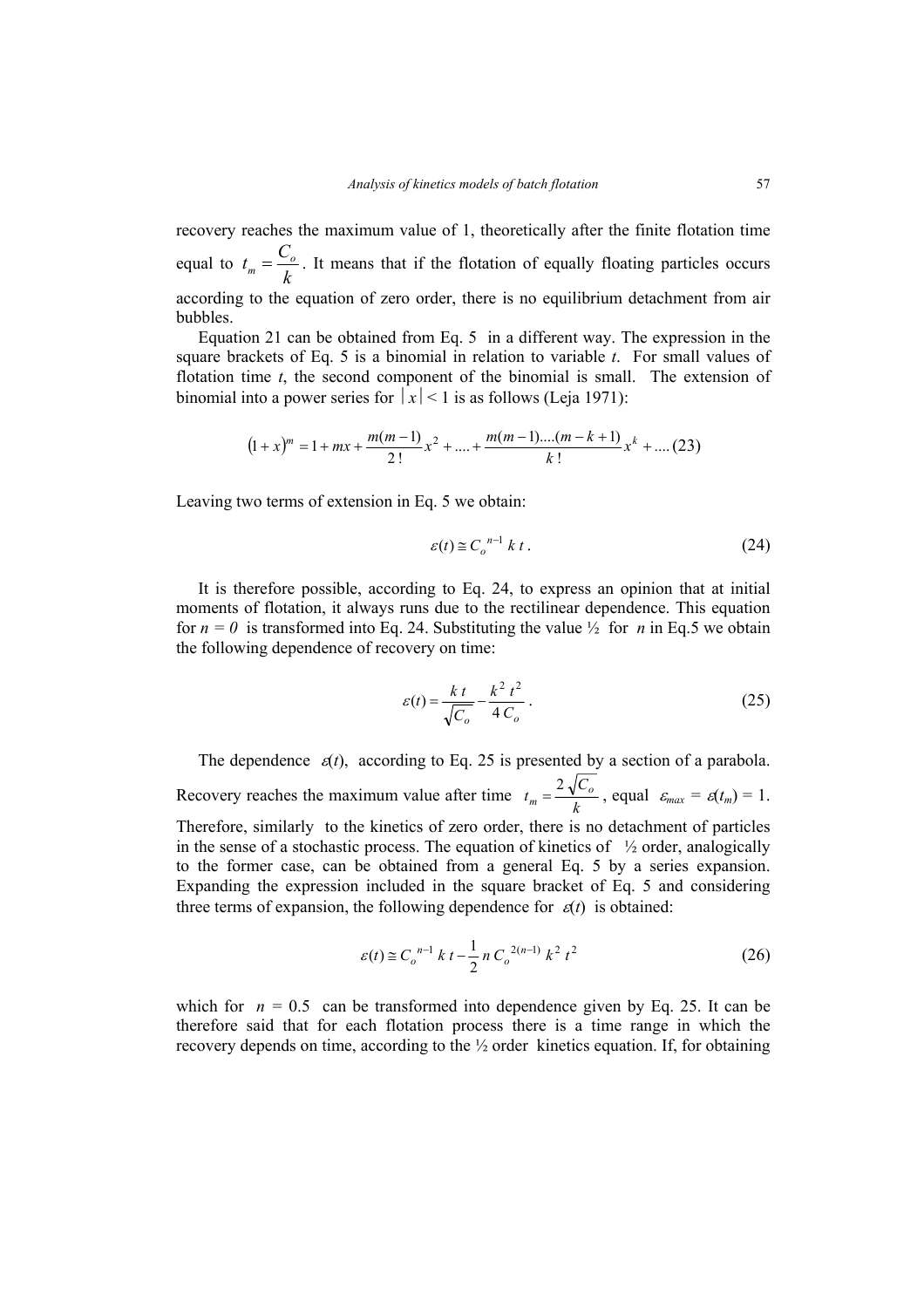Eq. 26, the three term of expansion should be taken into consideration to get the required accuracy, it means that the interval of process duration in which flotation occurs according to the kinetics equation of  $\frac{1}{2}$  order must be longer than in the kinetics of zero order. Hence, it can be concluded that after flotation according to the kinetics equation of zero order the process runs according to the equation of  $\frac{1}{2}$  order.

Successively, the analysis of the kinetics model based on the process of adsorption leads to the following observations. In the initial moments of flotation, i.e. small value of time *t*, high volume concentration of particle in the flotation chamber *C,* not very much different from  $C_o$ , high value of  $\lambda$  since, first of all, the particles of the highest floatabilty are floating and at low of the surface accessible for adsorption in the time range  $\tau$ , because the bubbles are quickly mineralized by the easily floating particles, Eq. 20 can be transformed as follows. For small values of  $s_0$  and  $t$ ,  $\frac{t}{V}$   $\frac{b}{v}$  t  $\left(-\frac{\lambda \tau s_o}{V} t\right) \approx 1 - \frac{\lambda \tau s_o}{V}$ ⎝  $\exp\left(-\frac{\lambda \tau s_o}{r} t\right) \approx 1 - \frac{\lambda \tau s_o}{r} t$ , and Eq. (20) transforms into the form:

$$
\varepsilon(t) = 1 - \frac{\alpha}{\lambda \tau C_o} \left[ \frac{\lambda \tau C_o}{\alpha} + \ln \left( 1 - \frac{\lambda \tau s_o}{V} t \right) \right]
$$
(27)

For small values  $s_o$  and  $t \ln \left(1 - \frac{\lambda t}{V} \right) \approx -\frac{\lambda t}{V} \frac{s_o}{V} t$  $\left(1 - \frac{\lambda \tau s_o}{V} t\right) \approx -\frac{\lambda \tau s_o}{V}$ ⎝  $\ln \left( 1 - \frac{\lambda \tau s_o}{\sigma} t \right) \approx -\frac{\lambda \tau s_o}{\sigma} t$  (Leja, 1971) and the dependence of recovery upon the time of flotation is:

$$
\varepsilon(t) = \frac{\alpha s_o}{V C_o} t = \frac{k t}{C_o} \tag{28}
$$

where:  $k = \frac{\alpha s_o}{V}$ . Therefore we obtain the kinetics equation of zero order, analogical to Eq. 21. It can be said that according to the kinetics equation of zero order the particles which undergo flotation are the most easily floatable (of the highest  $\lambda$ values), which mineralize quickly the surface of the bubbles and consequently, the free surface of the bubble, accessible for the adsorption of consecutive particle in the time range  $\tau$ , i.e. the time of the bubble remaining in the flotation chamber is small at large values of  $\lambda$  and *C*, according to Eq.12.

### KINETICS EQUATION OF THE FIRST ORDER

The kinetics equation of the first order will be obtain from Eq. 8 by means of the transition with the order of equation *n* to 1. Denoting  $\frac{1}{1-n} = m$ , Eq.8 can be written as the following function sequence: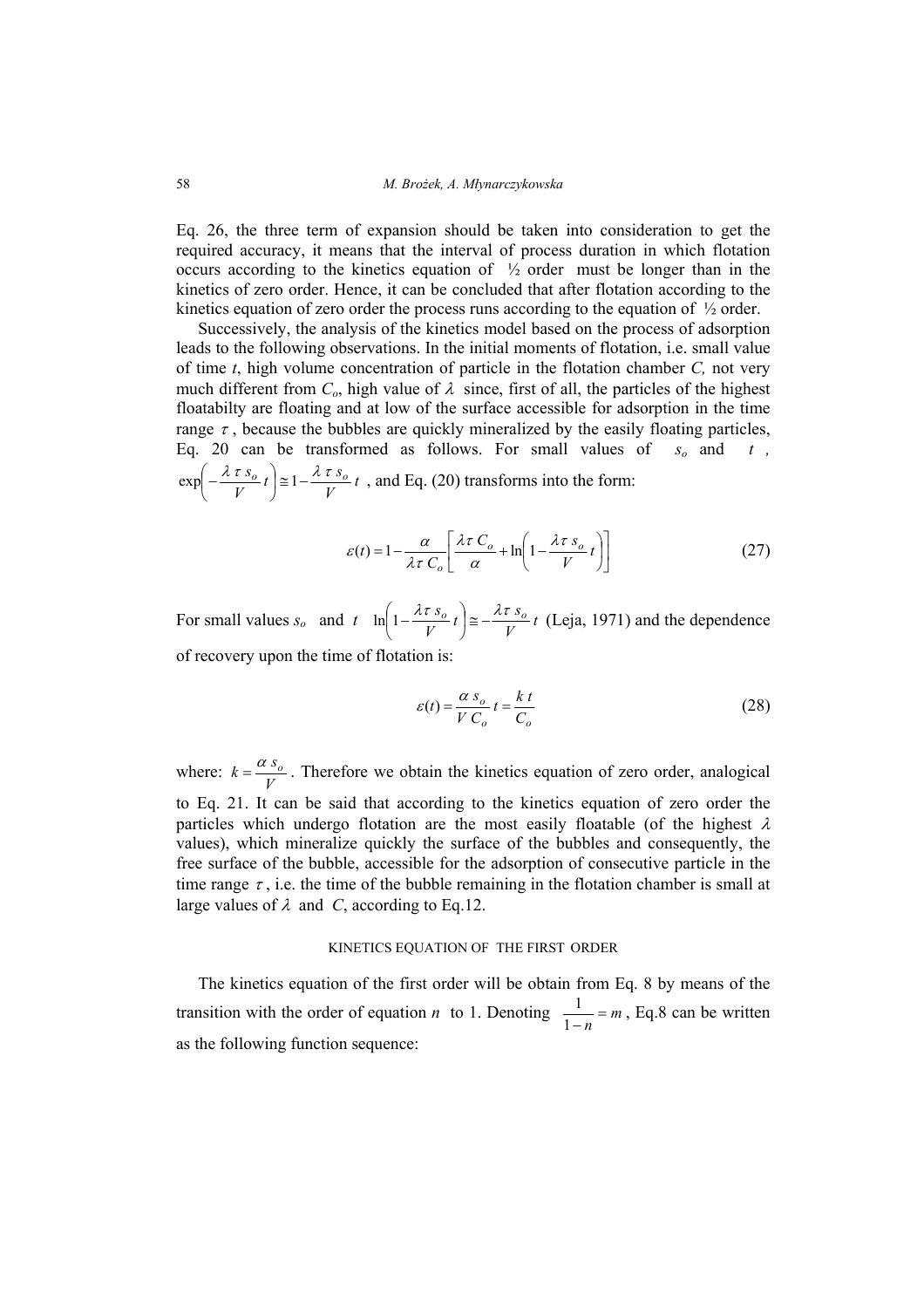$$
\varepsilon_m(t) = \varepsilon_\infty \left\{ 1 - \left[ 1 - C_o^{-1/m} \frac{k \ t}{m} \right]^m \right\}.
$$
 (29)

If *n* heads for 1, then *m* heads for infinity. Hence, the limit of the function sequence  $\varepsilon_m(t)$  is:

$$
\lim_{m \to \infty} \varepsilon_m(t) = \varepsilon(t) = \varepsilon_\infty \left( 1 - e^{-k \ t} \right) \tag{30}
$$

because the expression with square brackets in Eq. 29 heads for  $e^{kt}$  ( $C_o^{-1/m} \rightarrow 1$ ). This is the form of the kinetics equation which is most often applied for investigation of flotation kinetics. As it can be seen from Eqs.8 and 30, only in the case of flotation kinetics of the  $1<sup>st</sup>$  order the course of dependence of recovery upon time does not depend on the initial concentration of particles in the flotation chamber. This is a criterion stating that for a given raw material, under given physicochemical conditions, flotation occurs according to the kinetics equation of the first order (Loveday, 1966). It results from the adsorption model of flotation kinetics that after a long flotation time *t*, i.e. low volume concentration of particles and low value of  $\lambda$ , the free surface, accessible for adsorption, is larger according to Eq.12. Under these λτ

conditions  $\exp\left(\frac{\lambda t C_o}{\alpha}\right) \approx 1 + \frac{\lambda t C_o}{\alpha}$  $\left(\frac{\lambda \tau C_o}{\alpha}\right) \cong 1 + \frac{\lambda \tau C_o}{\alpha}$ ⎝  $\exp\left(\frac{\lambda \tau C_o}{\lambda}\right) \approx 1 + \frac{\lambda \tau C_o}{\lambda}$  and Eq. 20 assumes the form:

$$
\varepsilon(t) = 1 - \frac{\alpha}{\lambda \tau C_o} \ln \left[ 1 + \frac{\lambda \tau C_o}{\alpha} \exp \left( -\frac{\lambda \tau s_o}{V} t \right) \right]
$$
(31)

Expanding the logarithmic expression into a series and considering the  $1<sup>st</sup>$ component of expansion, Eq. 31 simplifies to the form:

$$
\varepsilon(t) \approx 1 - \exp\left(-\frac{\lambda \tau s_o}{V} t\right). \tag{32}
$$

The equation of kinetics of the first order is obtained. Therefore flotation according to the kinetics equation of the first order runs after a longer flotation time in the conditions of lower concentration of particles in the flotation chamber, larger free surface of the bubble in the time  $\tau$  and lower values of  $\lambda$ .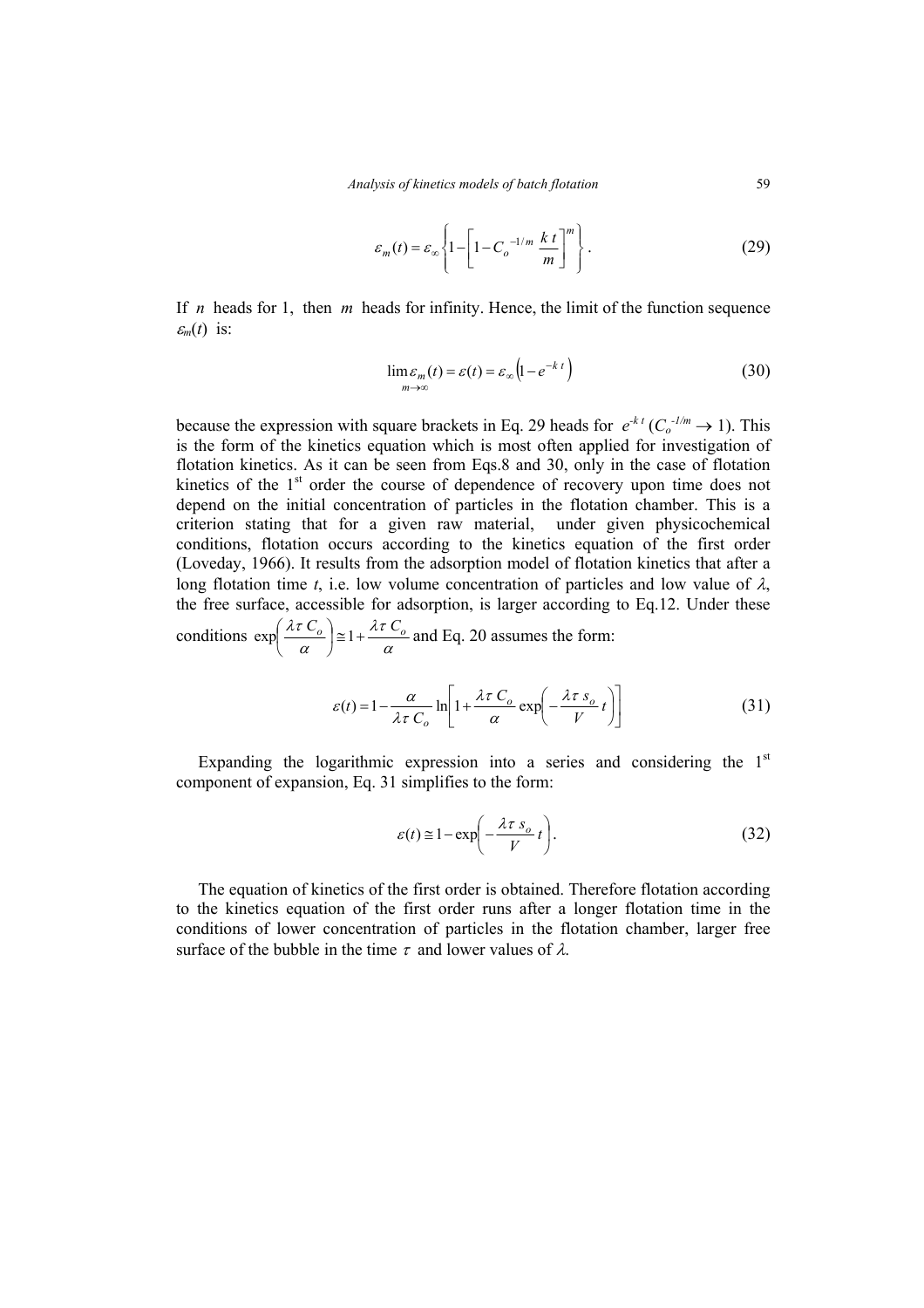## EQUATIONS OF KINETICS OF HIGHER ORDERS

Higher orders of kinetics equations are obtained from the basic equation (Eq. 8) after substituting a proper value for *n*. a) kinetics equation of the  $1.5<sup>th</sup>$  order:

$$
\varepsilon(t) = \varepsilon_{\infty} \left[ 1 - \frac{1}{\left( \frac{1}{2} \sqrt{C_o} \ k t + 1 \right)^2} \right]
$$
(33)

b) kinetics equation of the  $2<sup>nd</sup>$  order:

$$
\varepsilon(t) = \varepsilon_{\infty} \frac{C_o \, k \, t}{1 + C_o \, k \, t} \tag{34}
$$

c) kinetics equation of the 3rd order**:**

$$
\varepsilon(t) = \varepsilon_{\infty} \left[ 1 - \frac{1}{\sqrt{1 + 2 C_o^2 k t}} \right]
$$
 (35)

d) kinetics equation of the  $4<sup>th</sup>$  order:

$$
\varepsilon(t) = \varepsilon_{\infty} \left[ 1 - \frac{1}{\sqrt[3]{1 + 3 C_o^3 k t}} \right]
$$
 (36)

e) kinetics equation of the  $5<sup>th</sup>$  order:

$$
\varepsilon(t) = \varepsilon_{\infty} \left[ 1 - \frac{1}{\sqrt[4]{1 + 4 C_o^4 k t}} \right]
$$
 (37)

f) kinetics equation of the  $6<sup>th</sup>$  order:

$$
\varepsilon(t) = \varepsilon_{\infty} \left[ 1 - \frac{1}{\sqrt[5]{1 + 5 C_o^5 k t}} \right]
$$
 (38)

Pictorial  $\varepsilon(t)$  dependence for the above models are shown in Fig. 1.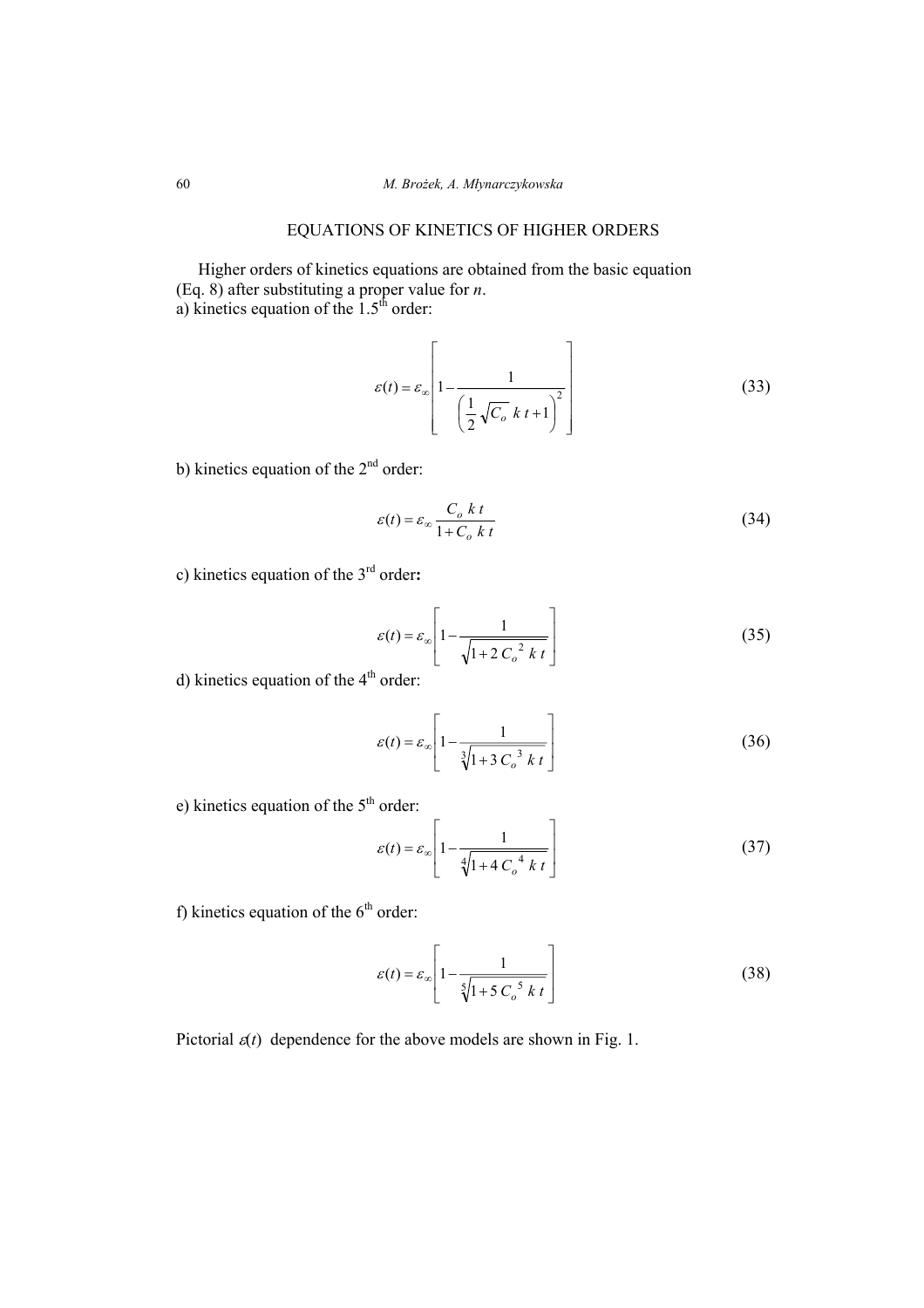

Fig. 1. Pictorial dependence of flotation recovery on time for kinetics orders from  $n = 0$  to  $n = 6$ 

### ORDER OF FLOTATION KINETICS

In the model of flotation kinetics of the first order based upon the kinetics of chemical reaction the model parameters are the flotation rate constant and equilibrium recovery while in the stochastic model the parameters are the permanent adhesion rate constant and the detachment rate constant of the particle from the bubble (Brozek and Mlynarczykowska, 2006). In the stochastic model both the equilibrium recovery and the flotation rate constant (constant of resultant adhesion) are connected by function with the constants of adhesion and detachment. In both cases these are the twoparameter models. The constants of adhesion and detachment are expressed by probabilities of collision, adhesion and detachment of the particles from the bubble which, respectively, are connected whit geometrical and surface properties of particles as well as physicochemical and hydrodynamic conditions in the flotation chamber. In the model of flotation kinetics of the n-th order (Eq. 8), apart from the flotation rate constant and equilibrium recovery, the third parameter occurs, i.e. the order of flotation kinetics. For the flotation carried out under conditions when the surface accessible for adsorption is large (free flotation) Pogorelyj (1962) presented the following expression for the order of flotation kinetics:

$$
n = 1 + \frac{\lg \frac{\lambda}{\lambda_o}}{\lg C}
$$
 (39)

where:  $\lambda$  - average value of the adsorption rate constant of particles at the concentration of particles in the flotation chamber C,  $\lambda_{o}$ . – average value of the adsorption rate constant at the initial moment. Melkich (1964) worked out an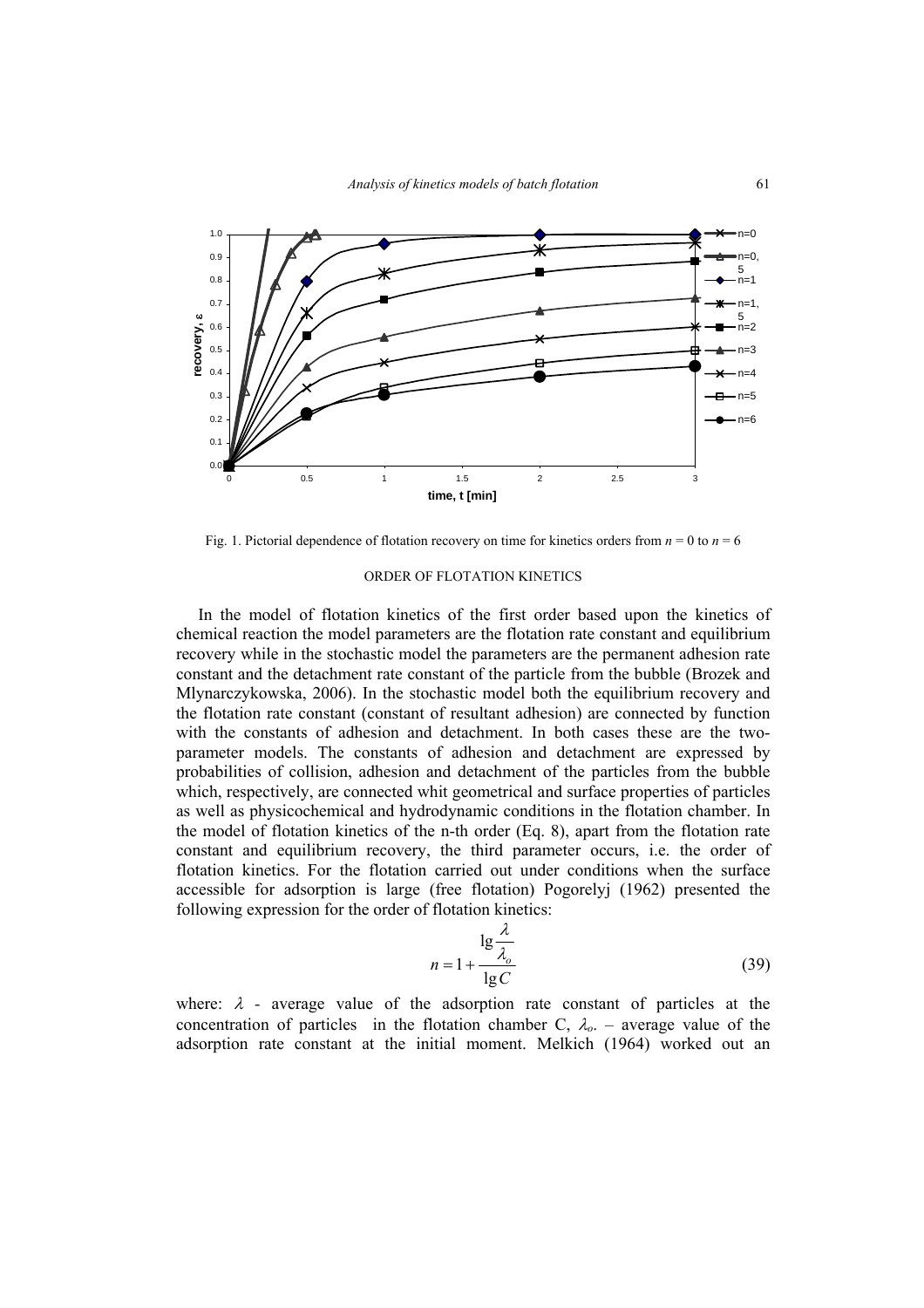analogical expression for the order of flotation kinetics, starting from the statistical theory of flotation:

$$
n = 1 + \frac{\sigma^2}{\lambda^2} \tag{40}
$$

where:  $\sigma^2$  – dispersion (variance) of flotation properties around the average value. It results from Eqs. 39 and 40 that only for the feed strictly homogeneous with respect to flotation properties, the order of flotation kinetics is equal to 1, since  $\lambda = \lambda_o$  and  $\sigma^2 =$ 0. However, such a distribution of flotation properties of the feed is exclusively theoretical in character because even in the narrow size fraction of the pure mineral the distribution of induction time is connected with the statistical distribution of adsorption density of the reagent on the particle surface (Schulze, 1992) and also with the distribution of particle shape and size. Consequently, even for pure minerals, the adhesion rate constant, and also the order of flotation kinetics, will be characterized by fixed distributions. The investigations of flotation kinetics of pure minerals of narrow size fraction proved that under conditions of free flotation, i.e. when the surface of bubbles is not a limitation for their mineralization, the flotation results are consistent with the equations of the first order (Pogorelyj 1961 a,b; Tomlinson and Fleming, 1963).



Fig.2. Flotation kinetics (Brozek and Mlynarczykowska, 2006): density fraction <1.35[ Mg/m3 ] , *A=*1.06 %, ε *=0.63(1-e-0.245 t),*λ*0 =0.154* [1/min], density fraction (1.35-1.5) [Mg/m<sup>3</sup>],  $A = 7.91\%$ ,  $\varepsilon = 0.48(1 - e^{-0.249t})$ ,  $\lambda_0 = 0.12$  [1/min], density fraction (1.5-1.7) [Mg/m<sup>3</sup>],  $A=23.18\%$ ,  $\varepsilon = 0.41(1 - e^{-0.25t})$ ,  $\lambda_0=0.102$  [1/min], density fraction (1.7-1.8) [Mg/m<sup>3</sup>],  $A = 36.32 \%$ ,  $\varepsilon = 0.30(1 - e^{-0.246t})$ ,  $\lambda_0 = 0.074$  [1/min], density fraction (1.8-2.0) [Mg/m<sup>3</sup>],  $A=48.71\%$ ,  $\varepsilon = 0.20(1 - e^{-0.245t})$ ,  $\lambda_0=0.079$  [1/min], density fraction >2.0 [Mg/m<sup>3</sup>],  $A=77.63\%$ ,  $\varepsilon = 0.12(1 - e^{-0.249t})$ ,  $\lambda_0=0.03$  [1/min]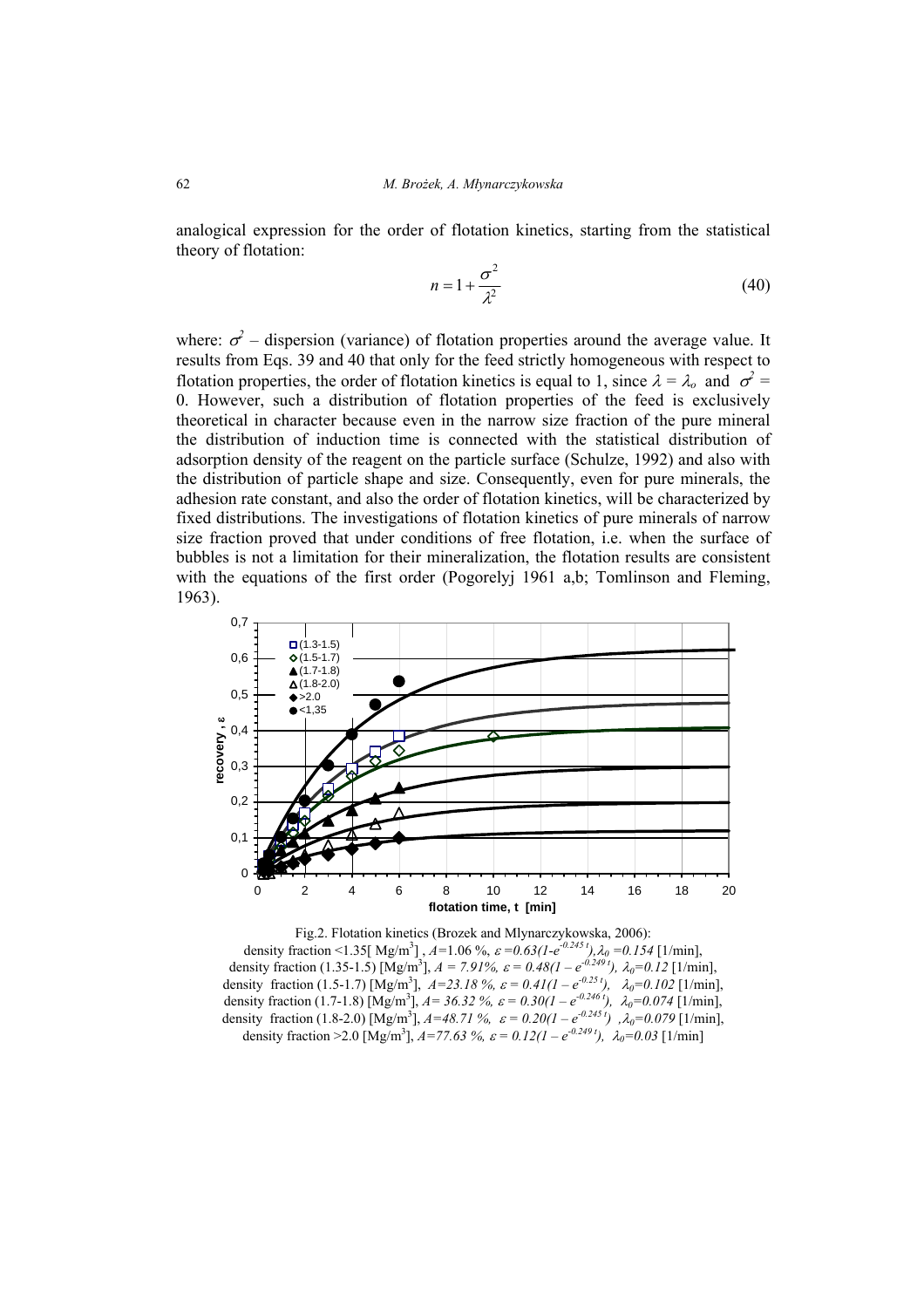Also the investigations of flotation kinetics of narrow size-and-density fractions of intermediately floating coal type 33 proved that the result of flotation fulfill the equation of the first order. Figure 2 shows the curves of flotation kinetics of narrow size-and-density fractions of coal type 33 (Brozek and Mlynarczykowska, 2006). The index of curvilinear correlation, evaluating the rate of agreement of the model with the experiment is larger than 0.96. Therefore it can be said that according to Eq. 40 the rate of non-homogeneity of flotation properties of particle forming narrow size-anddensity fractions is within the limit of experiment error and is negligibly little. If the feed is non-homogenous with respect to its flotation properties, as mentioned before, at first the particles of the highest floatability undergo flotation. Respectively, the average value of flotation properties of particle remaining in the flotation chamber decreases with time and also the concentration of floating particles changes.

Therefore, the order of flotation kinetics changes. According to Bogdanov (1959), the order of flotation kinetics changes during the process from 0 to 6 (Bogdanov 1959, according to Pogorelyj 1962). On the other hand, however, there are no theoretical premises stating that in a wide time range the flotation process of the nonhomogeneous material will run according to the equation of a fixed order.

#### ACKNOWLEDGEMENTS

The paper has been written within the European Union grant "Scientific Network-Surfactant and Dispersed System in Theory and Practice". Contract no INCO-CT-2003-003355, and supported by a grant of the National Research Committee no 4 T12A 035 30

#### REFERENCES

- BOGDANOV O.S., PODNIAK A.K., (1959), Rep. Invest. of Mechanobr Inst., vol.124 Leningrad (in Russian).
- BOGDANOV O.S., HAINMAN V.J., MAXIMOV I.I., (1964), *On certain physical mechanical factors determining the rate of flotation*. Proc. VII IMPC, New York, Gordon & Breach, p.169 – 174.
- BODZIONY J., (1965), *On the analogy between a deterministic and a stochastic model of the kinetic of flotation.* Bull. Pol. Acad. Sci., 13, 485 – 490.
- BROŻEK M., MŁYNARCZYKOWSKA A., (2006), *Application of the stochastic model for analysis of flotation kinrtics with coal as an example.* Physicochemical Problems of Mineral Processing, 40, 31- 44.
- CHANGLIAN XU, (1985), *Kinetic models for batch and continuous flotation in a flotation column*. Proc. XV IMPC, Cannes, vol. III, p.16-27.
- COLLINS G.L., JAMESON G.J., (1976), *Experiments on the flotation of fine particles.The influence of particle size and charge*. Chem. Eng. Sci., 31, 985-991.
- GERSTENKORN T., SRODKA T., (1983) Kombinatoryka i rachunek prawdopodobienstwa, PWN, Warszawa.
- GRADSTEIN I.S., RYZIK I.M., (1971), *Tablicy integralov, summ, riadov i proizvedenij.*Izd. Nauka, Moskva.
- HARRIS C.C., RIMMER H.W., (1966) ,*Study of two-phase model of the flotation process.* Trans. IMM, 75, 153-162.
- HARRIS C.C., (1978) ,*Multiphase model of flotation machine behaviour*. Int. J. Miner. Process.,5, 107- 129.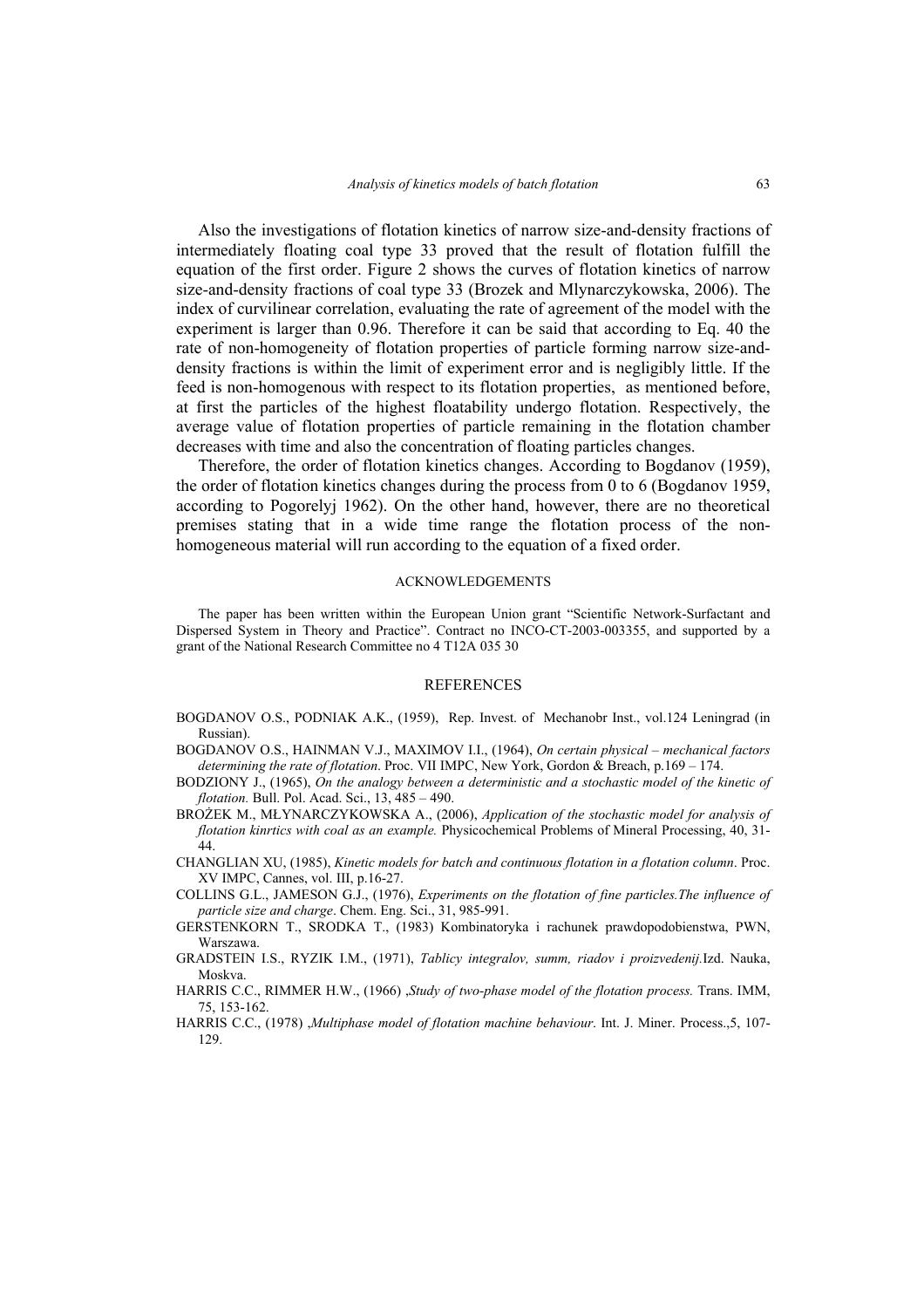KAPUR P.C., MEHROTRA S.P., (1973*), Phenomenological model for flotation kinetics*. Trans. IMM, 82, 229–234.

KAPUR P.C., MEHROTRA S.P., (1974) , *Estimation of the flotation rate distributions by numerical inversion of the Laplace transform.* Chem. Eng. Sci., 29, 411 – 415.

LAZIC P., CALIC N., (2000), *Boltzman's model of flotation kinetics*. Proc. XXI IMPC (Rome), vol. B, p. B8a 87-93.

LEJA F., (1971), Rachunek różniczkowy i całkowy. PWN, Warszawa.

LOVEDAY B.K., (1966), *Analysis of froth flotation kinetics*. Trans. IMM, 75, 219-225.

- MAKSIMOV I.I., EMELJANOV I.I., (1983), *The effect of turbulence on detachment process in the flotation pulp.* Obogascenie rud, no 2, 16-19, (in Russian).
- MEHROTRA S.P., KAPUR P.C., (1974), *The effects of aeration rate, particle size and pulp density on the flotation rate distribution.* Powder Technology, 9, 213-219.

MEHROTRA S.P., KAPUR P.C., (1975), *The effect of particle size and feed rate on the flotation rate distribution in a continuous cell.* Int. J. Miner. Process., 2, 15-28.

- MELKICH V.I., (1963a), A statistical theory of the flotation process. Obogascenie rud, no 6, 17–20 (in Russian).
- MELKICH V.I., (1963b), *The equation of statistical dynamic of the flotation process.* Obogascenie rud. no 4, 26 – 28 (in Russian).
- MELKICH V.I., (1964), *Experimental verification of statistical model of the flotation process.* Obogascenie rud, no 5, 42-43, (in Russian).
- MIKA T., FUERSTENAU D., (1968), *A microscopic model of the flotation process*. Proc. Proc. VIII IMPC, Leningrad, vol. II, pp.246-269.
- OSCIK J., 1973. Adsorpcja. PWN, Warszawa.

POGORELYJ A.D., DEMIDO N.M., MATVEJEV I.I., (1961a), *The certain principles of performance of multi-cell flotation machine.* Izv. VUZ Tsvetnaja Metallurgia, no 6, 16-25, (in Russian).

POGORELYJ A.D., (1961b), *On flotation characteristic of industrial pulp.* Izv. VUZ Tsvetnaja Metallurgia, no 5, 59-68, (in Russian).

POGORELYJ A.D., (1962), *The range of application of Beloglazov equation of the kinetics.*Izv. VUZ Tsvetnaja Metallurgia, no 1, 33-40, (in Russian).

- SCHUHMANN R., (1942), *Flotation kinetics I. Methods for steady-state study of flotation problems.* J. Phys. Chem. 46, 891–902.
- SCHULZE H.J., (1977), *New theoretical and experimental investigations on stability of bubble particle aggregates in flotation: a theory on the upper particle size of floatability.*Int. J. Miner. Process., 4, 241-259.

SCHULZE H.J., (1992), *Interface actions in mineral processes*. Aufber. Technik, 33, 434-443.

STACHURSKI J., (1970), The Mathematical Model for the Ion – Extraction Flotation Process. Archiwum Górnictwa 15, 219 – 229.

- SUTHERLAND K.L., (1948), *Physical chemistry of flotation XI kinetics of the flotation process*, J. Phys, Chem. 52, 394 – 425.
- SZATKOWSKI M., FREYBERGER W.L., (1985 a), *Kinetic of flotation with fine bubbles*. Trans. IMM, 94, 61-70.
- SZATKOWSKI M., FREYBERGER W.L., (1985 b), *Model describing mechanism of the flotation process.* Trans. IMM, 94, 129-135.
- TILLE R., PANU G., (1968) , *Some considerations on flotation kinetics*. Proc. VIII IMPC,Leningrad, vol.II, p.487-499.
- TOMLINSON H.S., FLEMING M.G., (1963), *Flotation rate studies*. Proc. VI IMPC, Cannes, Pergamon Press, Oxford – New York, pp. 563-579.
- TRAHAR W.J., WARREN L.J., (1976), *The flotability of very fine particles a review.* Int. J. Miner. Process., 3, 103-131.

VANANGAMUDI M., RAO T.C., (1986), *Modelling of batch coal flotation.* Int. J. Miner. Process., 16, 231-243.